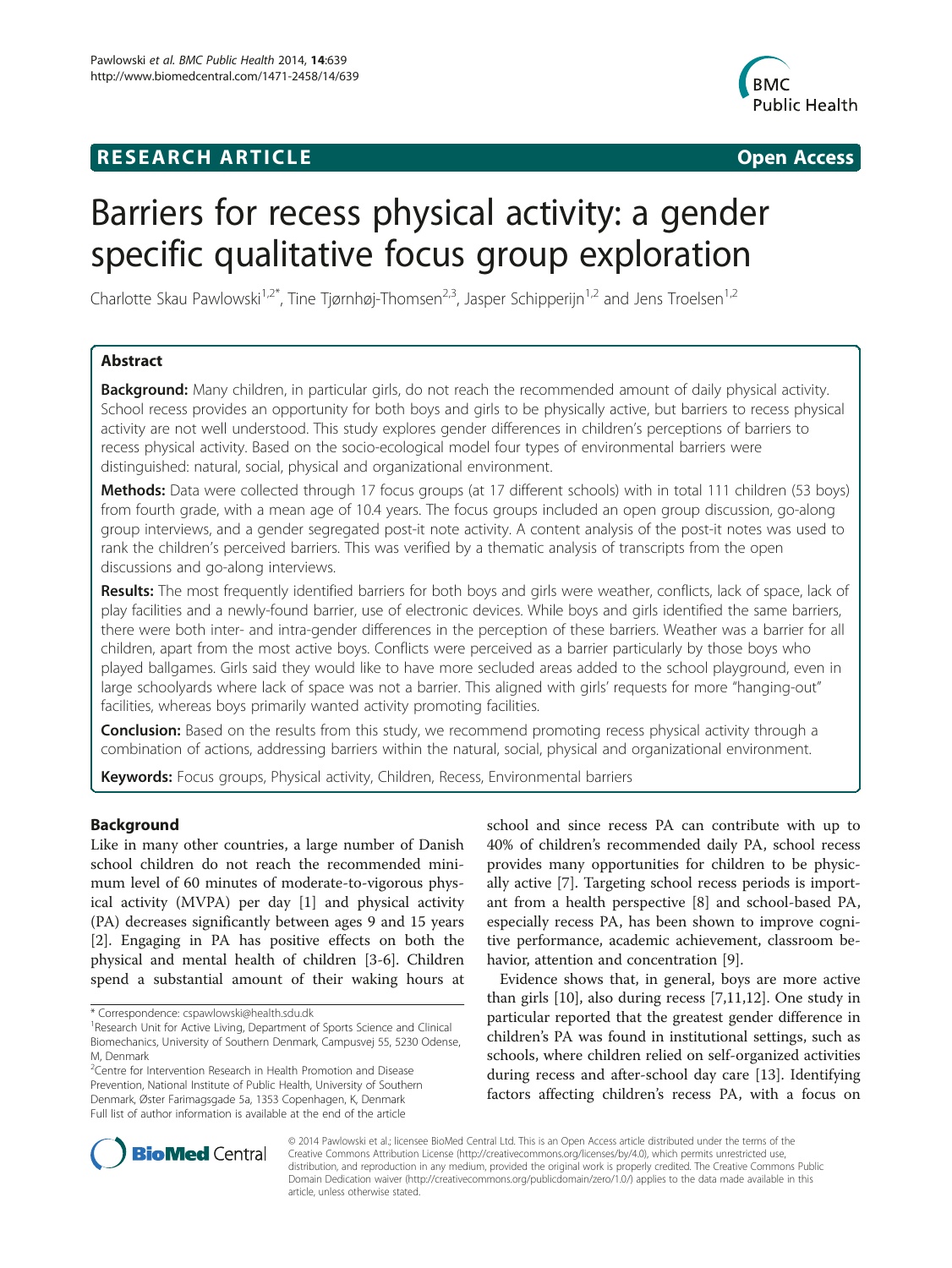gender differences, will aid in informing school policy and developing strategies designed to promote PA in school settings.

To date, research on recess PA has predominantly focused on quantitative measures of correlates of PA, using cross-sectional surveys and school-based intervention studies [[11](#page-8-0)]. The quantitative surveys typically focused on a narrow set of predefined factors, often constructed by adults [[14](#page-9-0)]. To really understand the factors affecting PA it is crucial to listen to children and understand their perspectives [\[14\]](#page-9-0).

Two comprehensive Australian studies have explored children's barriers for recess PA from a qualitative perspective and identified a lack of facilities/equipment, bullying, school policy, clothes, lack of teacher support [[15,16\]](#page-9-0), lack of space, weather [[15\]](#page-9-0), playground aesthetics, fundamental movement skills and recess duration [[16\]](#page-9-0) are important barriers to recess PA. However, these two studies did not take gender perspectives into account, and little is known about gender differences in PA during recess [\[11\]](#page-8-0).

There is increasing evidence that the environments we live in have an impact on our behavior, including our inclination to engage in PA [[17](#page-9-0),[18\]](#page-9-0). The current study builds on a comprehensive socio-ecological model positing that PA behavior results from multiple influences [[19](#page-9-0)]. Inspired by this socio-ecological framework, four groups of barriers have been identifıed: natural environment (e.g. weather, topography and air quality), social environment (e.g. interpersonal relations and social climate), physical environment (e.g. facilities and surroundings) and organizational environment (e.g. policy and rules).

The aim of this study was to explore gender differences in children's perceptions of barriers to recess PA by using a qualitative approach and the socio-ecological model as a theoretical framework.

# Methods

The study is the first phase of a larger Danish schoolyard intervention study: The Activating Schoolyards Study, aiming to improve children's opportunities to become physically active in the schoolyard during recess, particularly the least physically active schoolchildren. All schools in Denmark were invited to participate in the study. Out of the 106 schools that submitted a participation proposal 17 were selected by an expert panel and included in this study. The results from this study will be used as one of the inputs to the planning process of interventions at selected schools in the next phase of The Activating Schoolyards Study. The planning of the specific interventions is driven by the local actors at each school.

The 17 schools represent a wide range of schools. As shown in Table [1](#page-2-0), the 17 schools varied in geographic location, school type, number of pupils and their grade-levels, socioeconomic status (based on parental income), square meters of schoolyard per child, recess rules and number of play facilities. All but one school allowed the use of electronic devices during recess.

In Denmark, school is mandatory for children aged 6–16. Public schools are free of charge and children do not wear school uniforms. Schools are typically organized in three tiers: junior (grade 0–3, 6–9 years old), middle (grade 4–6, 10–12 years old) and senior (grade 7–10, 13–16 years old). Each class has a maximum of 28 gender-mixed pupils [\[20](#page-9-0)]. In fourth grade, children attend school for 24.5 hours a week, of which 135 minutes are allocated to physical education (PE) [\[21](#page-9-0)]. Approximately 60 minutes are dedicated to recess per day, being distributed over two to four breaks. In general, the lunch recess is the longest break, lasting 25–30 minutes.

The study adheres to the RATS guidelines for reporting qualitative studies. It was approved by the Danish Data Protection Agency (DOK230123). In addition, the study was approved by the school principals and informed consent was obtained from the parents of the focus group participants. The schools and children included in the study were anonymized by giving the schools numbers and changing the children's names.

### Research design and procedure

To obtain an in-depth insight into children's perceptions of barriers to recess PA, a qualitative research design was used. Focus groups were selected for this study as the most suitable technique as they have been proven to be an effective method in gathering data among children because they create interactive conversation, evoke memories, help participants to verbalize their responses and enable testing the consistency of statements [[14,22](#page-9-0),[23\]](#page-9-0).

Data were collected during a one-day visit to each of the 17 schools between April and June 2013. The school principal, or a designated teacher, was asked to identify three boys and three girls from the various fourth grade classes (10–11 years), who would represent differing levels of PA. Fourth grade pupils were selected to get an understanding of barriers to PA amongst this age group particularly in the context of the decline in PA from childhood to adolescence [[2](#page-8-0)]. Seventeen focus groups (one at each school) were conducted. In total 111 children (53 boys and 58 girls), with a mean age of 10.4 years, participated in the focus groups. The group-size ranged from five to ten participants.

The focus groups lasted for approximately 60 minutes and were conducted during school hours. The focus groups were filmed using an iPad mini to record interactions [\[24](#page-9-0)] and to document who said what. To ensure consistency all focus groups were conducted and transcribed by the lead author.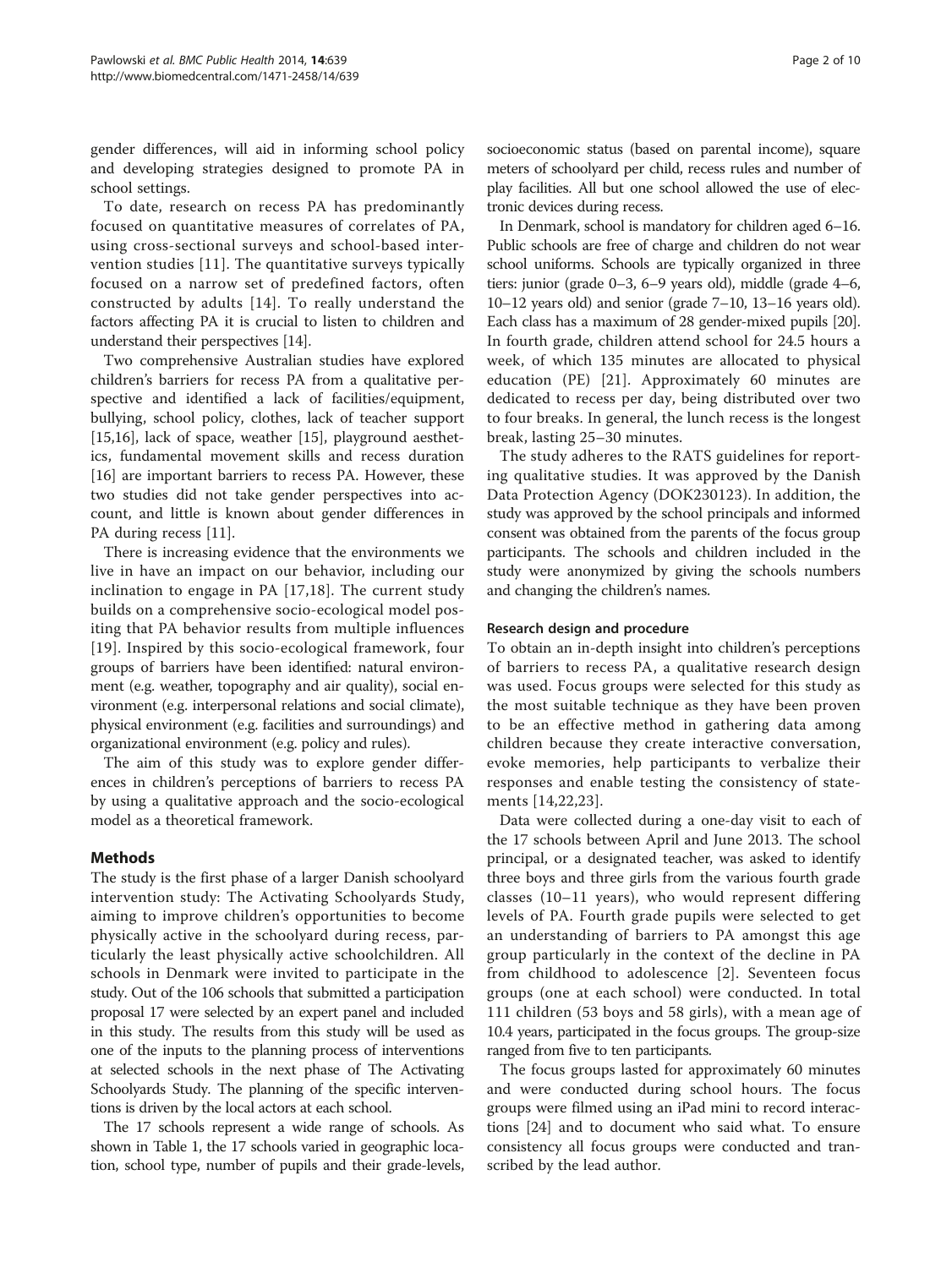<span id="page-2-0"></span>

|  |  | Table 1 Main characteristic of the 17 schools in the study |  |  |  |
|--|--|------------------------------------------------------------|--|--|--|
|--|--|------------------------------------------------------------|--|--|--|

| <b>Characteristics</b>                                                         | Number<br>of schools |
|--------------------------------------------------------------------------------|----------------------|
|                                                                                | n = 17 (100%)        |
| Region:                                                                        |                      |
| Capital region                                                                 | 4(24)                |
| Region Zealand                                                                 | 2(12)                |
| Region North                                                                   | 2(12)                |
| Central Denmark                                                                | 5 (28)               |
| Southern Denmark                                                               | 4(24)                |
| School type:                                                                   |                      |
| City                                                                           | 12 (71)              |
| Urban                                                                          | 5 (29)               |
| Number of pupils:                                                              |                      |
| >600                                                                           | 9(52)                |
| 400-600                                                                        | 4 (24)               |
| < 400                                                                          | 4(24)                |
| Number of fourth grade classes per school:                                     |                      |
| 1                                                                              | 3(18)                |
| 2                                                                              | 5 (29)               |
| 3                                                                              | 7 (41)               |
| 4                                                                              | 2(12)                |
| Fourth grade pupils' relative hierarchical<br>position at the school location: |                      |
| The oldest                                                                     | 4(24)                |
| The "in-betweens"                                                              | 12 (70)              |
| The youngest                                                                   | 1(6)                 |
| Parents income range*:                                                         |                      |
| $\geq$ average school in Denmark                                               | 8 (47)               |
| < average school in Denmark                                                    | 6 (35)               |
| Size of schoolyard per child $(m2)$ :                                          |                      |
| < 10                                                                           | 4 (24)               |
| 10-49                                                                          | 7(40)                |
| 50-99                                                                          | 4 (24)               |
| >100                                                                           | 2(12)                |
| Recess rules for fourth grade:                                                 |                      |
| Must stay out in recess                                                        | 4 (24)               |
| Must stay out in recess during summertime                                      | 3(18)                |
| Must stay out in one of the two main recesses                                  | 5(29)                |
| The children must decide themselves                                            | 5 (29)               |
| Number of play facilities for fourth grade:                                    |                      |
| $<$ 10                                                                         | 3(18)                |
| $10 - 15$                                                                      | 5(29)                |
| 16-20                                                                          | 8(47)                |
| >20                                                                            | 1(6)                 |

|             | Table 1 Main characteristic of the 17 schools in the study |  |  |  |  |
|-------------|------------------------------------------------------------|--|--|--|--|
| (Continued) |                                                            |  |  |  |  |

| Use of electronic devices allowed in recess:                               |        |  |  |
|----------------------------------------------------------------------------|--------|--|--|
| Yρς                                                                        | 16(94) |  |  |
| Nο                                                                         | 1(6)   |  |  |
| *Bubliched data from Ctatistics Donmark Three schools are not included why |        |  |  |

<sup>9</sup>ublished data from Statistics Denmark. Three schools are not included why they have been merged after the calculation.

Using the socio-ecological model as a theoretical framework, a number of questions were developed to prompt information about natural, social, physical and organizational environmental influences, as outlined in Table [2.](#page-3-0) The procedure and questions were pilot tested at two of the 17 schools.

To facilitate the discussion and evoke memories, each focus group included a go-along group interview in the schoolyard, where the children showed the moderator places or spaces in the schoolyard that they used during recess [[25\]](#page-9-0). An A3 sized Google Earth aerial photograph of the schoolyard was used as a visual tool [[15,26\]](#page-9-0). Symbols, representing various activities, were placed on the map by the moderator to indicate where different types of activity took place.

At the end of the focus group discussions an open brainstorm session was conducted. The groups were told to write down all barriers that they could think of on post-it notes. In contrast to the rest of the focus group activities, the post-it note activity was done in gender segregated groups. This was to be able to study both inter- and intra-gender differences in the perceptions of barriers to recess PA.

Using multiple qualitative methods in the focus groups allowed for triangulation of the results as the different methods supplemented each other and provided a more complete picture [[24,27\]](#page-9-0).

#### Data analysis

Recordings from the focus groups were transcribed after each focus group and the analytical process began during data collection whereby initial insights were used to refine the guide used for structuring the focus groups [[28\]](#page-9-0). Upon completion of data collection, focus group transcripts and post-it notes were ordered with the explicit purpose of identifying barriers influencing engagement in recess PA across the schools [[29\]](#page-9-0). The importance of barriers was deducted from those listed most frequent on post-it notes, those that took up much time during the interview, or were discussed with a lot of enthusiasm by the children.

As a first step, an overview of the range of barriers identified in the 17 focus groups was created to guide the development of a set of barriers perceived by the children [\[30,31\]](#page-9-0). Data from the post-it notes were analyzed using a deductive content analysis process involving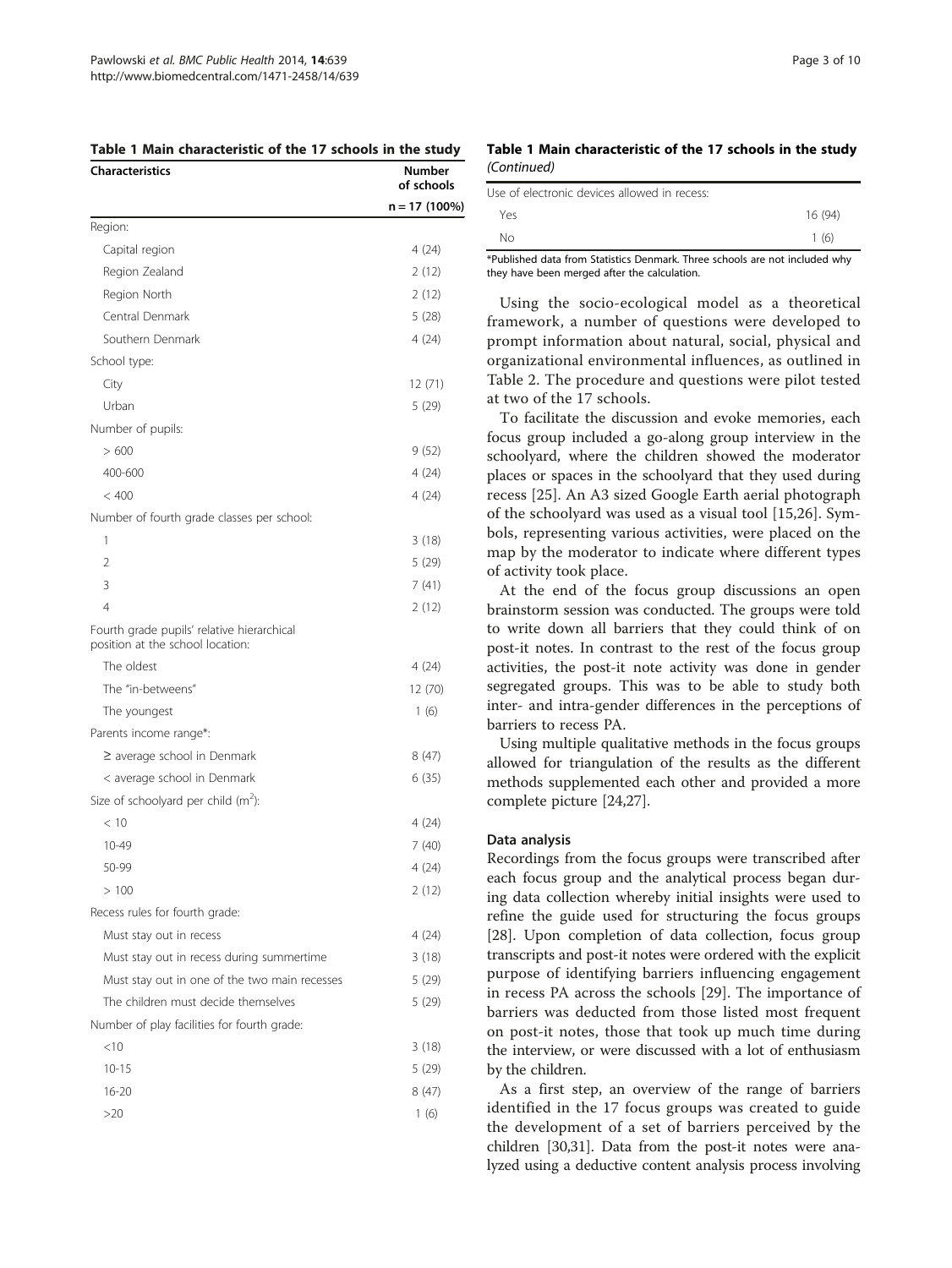| Phase                             | <b>Activity</b>                                                                                                                                                                                                                                                           | Setting                                            | <b>Duration</b> |
|-----------------------------------|---------------------------------------------------------------------------------------------------------------------------------------------------------------------------------------------------------------------------------------------------------------------------|----------------------------------------------------|-----------------|
| 1. Open focus group<br>discussion | Firstly, informal conversation and <i>ice-breaking</i> activities were used to<br>create a relaxing environment. Then a discussion was conducted to<br>identify barriers that influence children's recess play. Questions used were:                                      | Classroom/meeting room<br>at the school            | 30 minutes      |
|                                   | • What are your experiences around recess?                                                                                                                                                                                                                                |                                                    |                 |
|                                   | • What do you do during recess?                                                                                                                                                                                                                                           |                                                    |                 |
|                                   | • Who are you playing with?                                                                                                                                                                                                                                               |                                                    |                 |
|                                   | • Who initiates play?                                                                                                                                                                                                                                                     |                                                    |                 |
|                                   | • Is there something you want to do in recess that you cannot or<br>may not do? What was this?                                                                                                                                                                            |                                                    |                 |
|                                   | • What do you think about your schoolyard?                                                                                                                                                                                                                                |                                                    |                 |
|                                   | • Can you explain what physical activity is?                                                                                                                                                                                                                              |                                                    |                 |
|                                   | . Do you like being physically active? Why/why not?                                                                                                                                                                                                                       |                                                    |                 |
|                                   | • What influences your physical activity during recess?                                                                                                                                                                                                                   |                                                    |                 |
| 2. Go-along interview             | The children pointed out where they usually played during recess,<br>the activity they played and who they played with. A Google Earth aeria<br>photograph of the schoolyard was used as a tool (by the moderator), to<br>indicate where different activities took place. | Shared indoor and outdoor<br>areas at the school   | 20 minutes      |
| 3. Post-it note activity          | An open brainstorm to identify significant barriers to engaging in<br>physical activity during recess. The groups were told to write down all<br>the barriers that they could think of on post-it notes.                                                                  | Classroom/meeting room.<br>Gender separated groups | 10 minutes      |

#### <span id="page-3-0"></span>Table 2 Procedure and questions used for the focus groups

coding, categorization, and summarizing [[32](#page-9-0)]. The data were coded and arranged under headings derived from the social-ecological model (i.e. natural, social, physical and organizational barriers). Under each heading the coded comments were clustered into categories based on similar content. Then a thematic analysis was conducted to produce an in-depth description and understanding of the transcripts from the focus groups' open discussion and go-along interview [\[30,31](#page-9-0)]. Phrases from transcripts that referred to barriers were highlighted and grouped, from which themes and subthemes emerged. Since themes were established based on a triangulation of different data sources, this process adds to the reliability of the study [\[33\]](#page-9-0).

Finally, the data were examined from a gender perspective focusing on similarities and differences between boys' and girls' participation, activities and expressions in relation to recess PA.

#### Results

Based on the post-it note activity 16 different barriers were identified: one natural barrier, four social barriers, seven physical barriers and four organizational barriers. Each of these barriers had varying degrees of perceived importance (Table [3](#page-4-0)).

For both boys and girls the five perceived barriers mentioned most were: weather, conflicts, lack of space, lack of play facilities, and use of electronic devices. These five barriers were also prominent in the focus groups' open discussion and go-along interview. The post-it note activity showed no gender differences for these

five barriers. However, the open discussion and go-along interview data showed that boys and girls perceived these five barriers differently. The following sections provide an in-depth description of these five barriers from a gender perspective.

#### Weather – a natural barrier

Bad weather conditions seemed to be one of the main barriers to recess PA. Many children did not think it was fun to play outside in rainy or snowy weather. Some children commented that snow and rain stopped them from using facilities such as courts and fields for ballgame. Others said that they felt "freezing" and that bad weather conditions did not motivate them to participate in outdoor activities. Girls especially expressed bad weather conditions as a barrier to recess PA. One girl said:

"It's not about bad weather but about how you feel about the weather […]. We like it when it's a bit warm because then it's much more fun to be outside because you can do more. When it's cold or rainy then you really don't want to do so much". (Girl, school 12)

While girls preferred to stay indoors during recess doing sedentary activities when the weather was cold or rainy this was not the case for all boys, with some preferring to be in the playground regardless of weather conditions. One boy said:

"I am definitely outside playing even if it is raining". (Boy, school 12)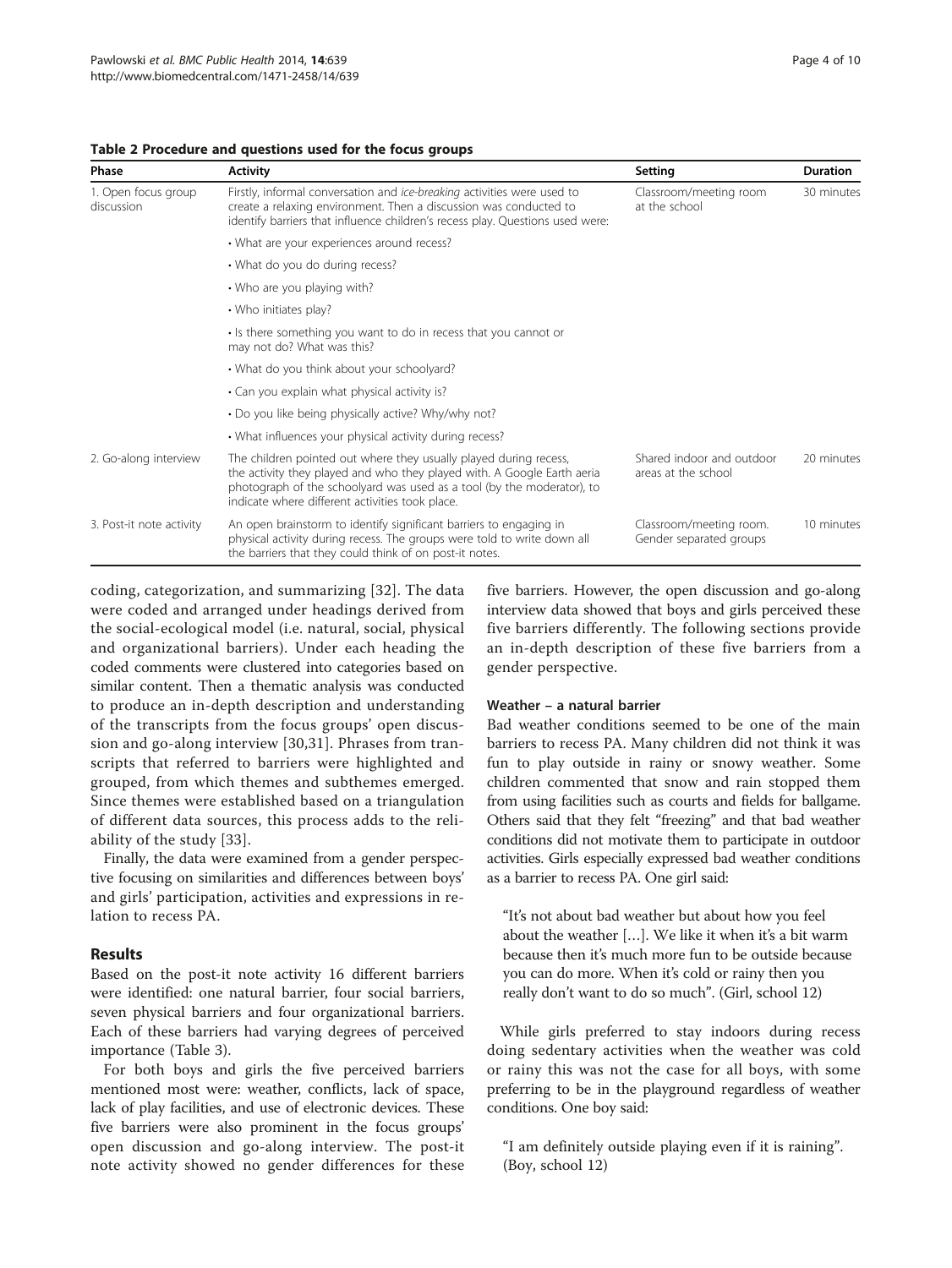| Barriers mentioned in post-it note activity   | Total %    | Girls %    | Boys %     |
|-----------------------------------------------|------------|------------|------------|
|                                               | $(n = 34)$ | $(n = 17)$ | $(n = 17)$ |
| Natural                                       |            |            |            |
| Weather                                       | 50         | 65         | 35         |
| Social                                        |            |            |            |
| No-one to play with/not allowed in group play | 9          | 12         | 6          |
| Conflicts (disagreement, dominance)           | 41         | 35         | 47         |
| Peer influence                                | 15         | 18         | 12         |
| Lack of teacher support/delayed by teacher    | 9          | 12         | 6          |
| Physical                                      |            |            |            |
| Occupied play facilities                      | 12         | 12         | 12         |
| Lack of maintenance                           | 15         | 12         | 18         |
| Lack of grass areas                           | 9          | 12         | 6          |
| Lack of space                                 | 29         | 29         | 29         |
| Lack of play facilities                       | 68         | 71         | 65         |
| Lack of access to play facilities             | 12         | 12         | 12         |
| Boring play facilities                        | 6          | 6          | 6          |
| Organizational                                |            |            |            |
| Recess duration                               | 12         | 12         | 12         |
| PE prior to recess                            | 6          | 6          | 6          |
| Allowed to stay inside                        | 6          | 6          | 6          |
| Use of electronic devices                     | 29         | 29         | 29         |

<span id="page-4-0"></span>Table 3 Perceived barriers to recess PA mentioned in the post-it note activity

While weather conditions are uncontrollable it was interesting to note that the effects of weather conditions seemed to be strengthened by the school's recess policy. At many schools the children could decide for themselves whether they wanted to stay inside during recess doing sedentary activities, particularly in the winter and autumn season (Table [1](#page-2-0)). Additionally at many schools the children were not allowed to use some outdoor areas during rainy weather in order to prevent dirt being carried indoors. Three schools allowed children access to the sports hall during recess, which both boys and girls liked.

### Conflicts - a social barrier

At almost every school social relations during recess were a topic of great discussion. The majority of children identified conflicts, caused by disagreement and dominance, as an element that disrupted play. Both boys and girls often argued about what to play, where to play and who was allowed to participate in the play. Boys in particular had conflicts when playing soccer or other ballgames. The reason for such conflicts was often caused by the importance placed on winning. Many of the boys took the ballgame so seriously that team constitution and rules of play often caused disagreement and sometimes

even fights. A conversation between the moderator and three boys highlighted this:

Moderator: Are there often conflicts? Michael: Yes, at the soccer field Ben: Almost every day Nick: Often somebody fights, but not every day Moderator: What are they fighting about? Ben: If it is a goal or a free kick Nick Or hand ball. They were fighting today about if there was a hand ball Ben: Alex, he just wants to win (school 2)

Conflicts caused by dominance were also experienced as a significant barrier to recess play. Boys felt dominated by older boys who "wrecked" their play by taking their equipment (e.g., balls), facilities (e.g., soccer field) or disrupting games (e.g., throwing snowballs). This both ruined their play and started conflicts which they felt were time consuming and a waste of time. One boy said:

"The older ones can just, well, be a little annoying when they come and say that they had the soccer field first. Then we have to find a teacher and it ends up that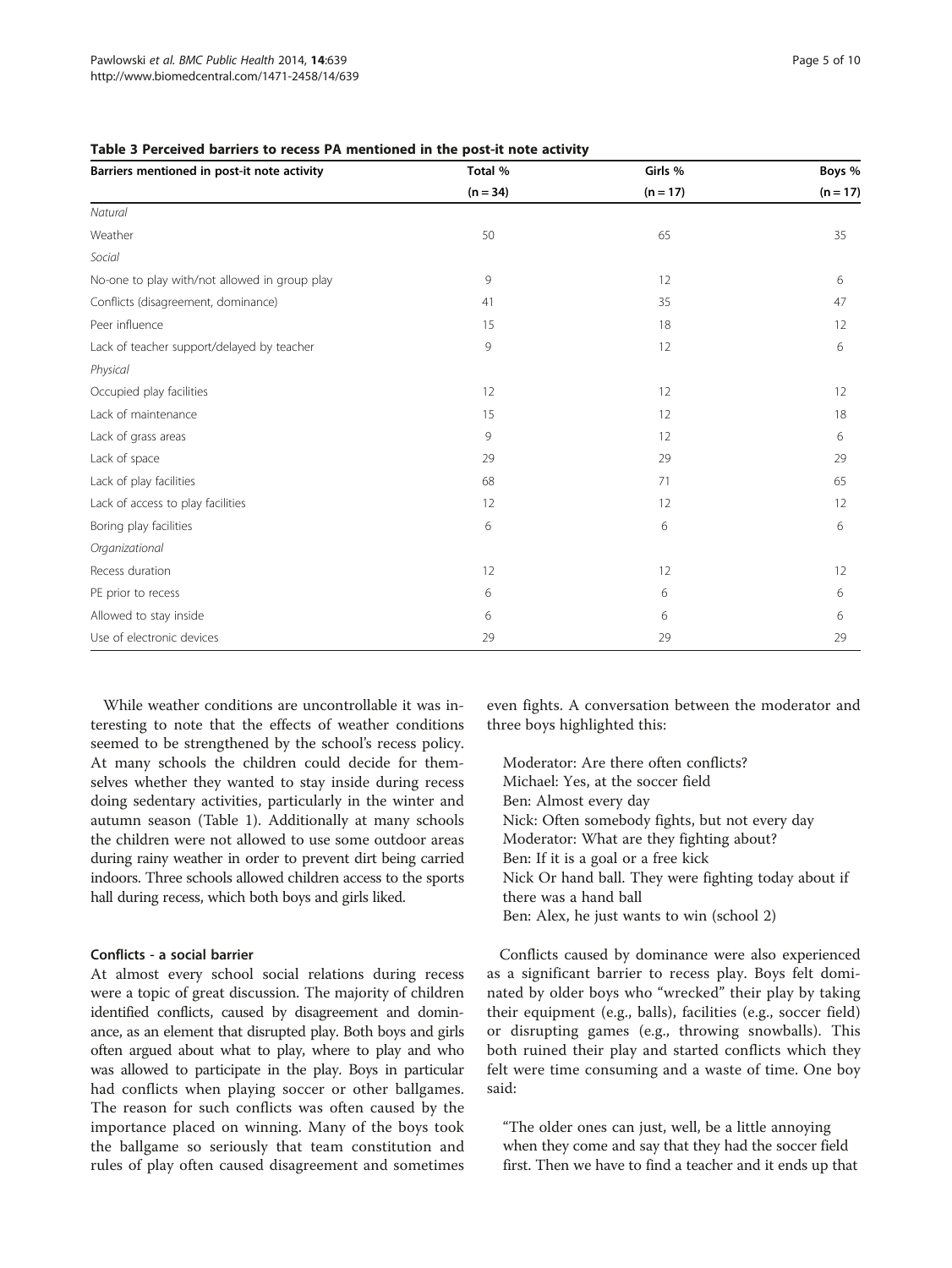we have to leave because they are lying. They just say: "We had it first". It is quite annoying". (Boy, school 17)

Many girls wanted to play ballgames but they realized that the ballgame areas were dominated by boys. Girls felt that they were not allowed to join the boys' ballgames or if they were allowed to join, that boys did not include them in the game (e.g. boys did not pass the ball to them), meaning the girls stood passively waiting for the ball. At a few schools, where there were several soccer fields, girls were playing soccer by themselves, however, at most schools the only opportunity for girls to play soccer was by joining the boys. One boy and two girls discussed this as follows:

Rita: They do not want girls to take part [in soccer games] because they are not good enough Simon: In my class girls are allowed to take part Isabella: But then they do not pass the ball to us Simon: Yes exactly, I think that the boys say yes to them so that the girls do not complain to the teachers (school 15)

The children realized it was difficult to solve the conflicts by themselves and that it took a lot of effort and time during recess. They did not think the teachers were of any help because it was difficult to find a teacher in the schoolyard. One boy explained:

"You actually use all your recess finding a teacher first and then you can throw them off [Older pupils from the soccer field]". (Boy, school 7)

Some, mainly girls, thought it would reduce conflicts and create more play across the genders and different age groups if teachers were involved as play initiators, creating teams or acting as referees.

# Lack of space – a physical barrier

The number of square meters per child for fourth grade children differed widely between schools (Table [1](#page-2-0)). Children reported feeling "crowded" in the schoolyard at schools with small outdoor areas and lots of children. It complicated recess PA as many children were doing different activities in the same area at the same time and often they bumped into each other which led to conflicts. One girl said:

"We went to another school before where there was really a lot of space and we never started arguing about anything because there was so much space". (Girl, school 16)

Because of overcrowding and excessive noise in the small schoolyards it was mentioned that in particular

girls, often sought out small secluded areas where they could stay in smaller groups. Even though children at some schools were not allowed to stay indoors during recess, indoor areas were popular places for these girls to go to for quiet sedentary activities. A conversation between the moderator and three girls highlighted this:

Lana: Typically, we sit on those couches and just talk [At the library] Alba: In fact, we are not allowed to stay in here at all but we [girls] need to have a place to stay Moderator: So you wish that you were allowed to stay here? Catharina: Yes because there are not so many [children] in here so it's quiet (school 7)

The fact that girls expressed a lack of space seemed not only to be related to having a small schoolyard, but also to the desire of having smaller areas for themselves. Even at schools with plenty of space per child, many girls were still attracted to smaller secluded areas.

At one school with a small schoolyard the school allowed the oldest pupils to go to a nearby park during recess. At this school it was attractive to go to the park as the older pupils had it all to themselves and therefore they took advantage of their special privilege. One girl expressed it as:

"It's nice that you just can go there [to the park] and say "whew" now there are not so many [children]". (Girl, school 14)

# Lack of play facilities – a physical barrier

While the number of play facilities at each of the schools varied widely, the principal barrier identified to recess PA was a lack of schoolyard facilities, defined as both buildings (e.g. gymnasiums), courts or equipment (fixed/ unfixed) (Table [1](#page-2-0)). Almost every child mentioned facilities they did not have, or had but which did not live up to their expectations. At those schools where children were allowed to stay indoors (under certain circumstances) (Table [1\)](#page-2-0), many children preferred to stay in the classroom during recess because of the perceived lack of play facilities. One boy stated:

"I mostly like to stay indoors. I do not really think there is anything to do outdoors […]. Well, we do not have any grassy soccer field. I miss that and some larger goals". (Boy, school 7)

Even though all schools had soccer fields of some sort, the most wanted play facilities among the children, in particular boys, were soccer related. Many boys expressed a need to be physically active during recess and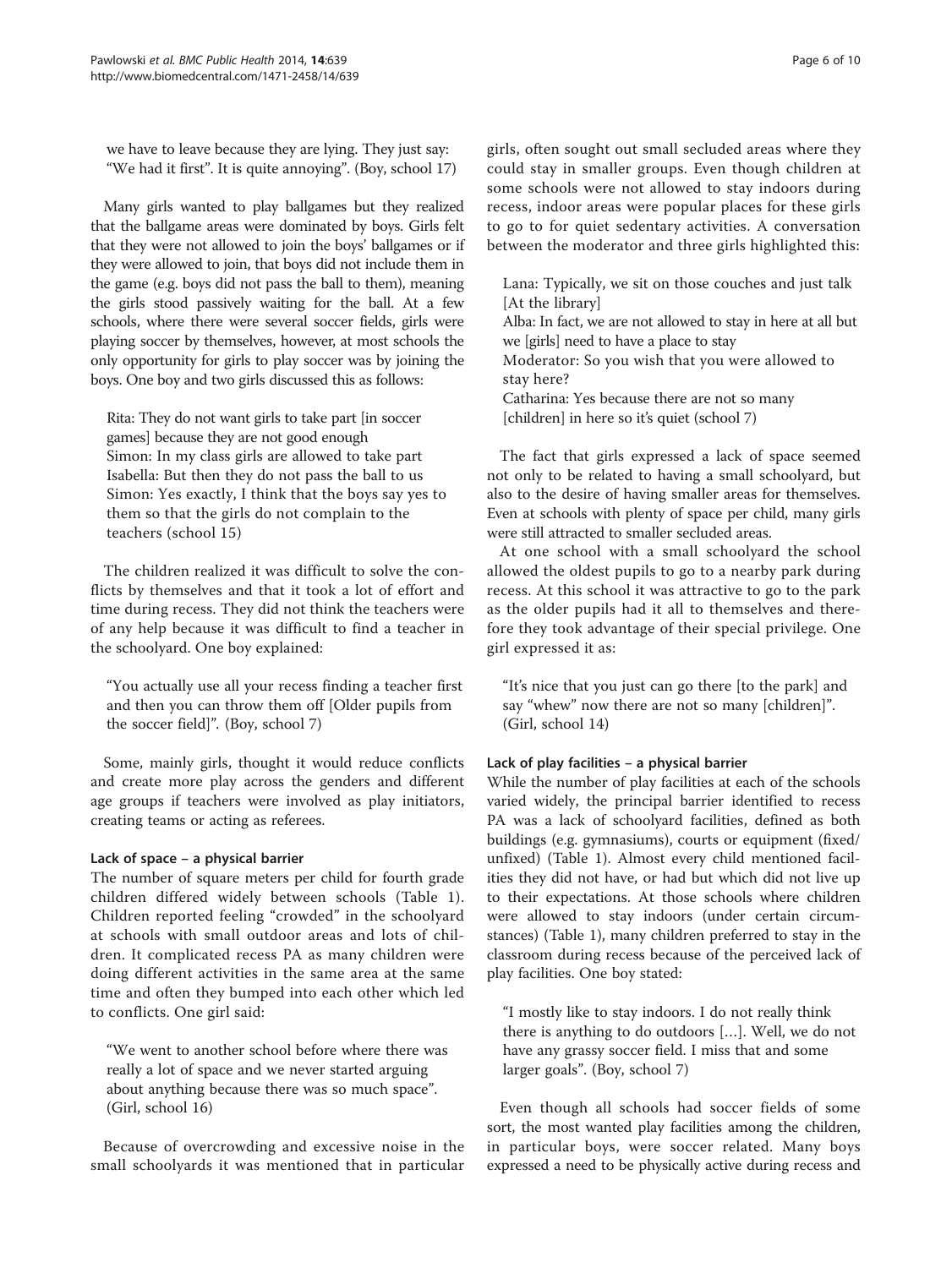they wanted facilities they could use for PA (e.g. climbing facilities for tag, a large slide, an obstacle course, or skateboard and parkour facilities). Girls also wanted climbing facilities, but with another use in mind. Many girls requested facilities which could provide a smaller cozy place where they could hang out and isolate themselves in small groups. Bird's nest swings and small huts were other examples of sought-after facilities among girls. A dialogue between the moderator and three children went as follows:

Henrietta: It could be nice with swings, for instance such big swings like a nest because they are cozy and then you can sit down there and talk and you still get fresh air and at the same time you have fun

Maria: Yes, and climbing nets so you can climb up and down and then there is a little hut up there where you can sit and talk

Moderator: Boys, do you also need swings?

William: Not that much

Henrietta Maybe it's not for soccer boys but it's cozy for girls (School 1)

Most play facilities that were provided were quickly occupied and the lack of facilities also resulted in a rush to get to the facilities first. The children pointed out that in particular, the soccer fields and swings were often occupied. This meant they had to eat their packed lunch quickly and in some cases ask their teacher if they could begin recess earlier to get to the facilities first. If the boys did not get the facilities they wanted, they were often very creative in playing something else or using alternative facilities (e.g. benches were used as soccer goals, door sills and stairs as ramps for skateboards and scooters and playhouse roofs as parkour facility). In contrast, girls engaged in more passive activities when the facilities they wanted to use were occupied. Two girls explained what they did when facilities they wanted were occupied:

"Then we have to stay next to the swings and wait until they leave". (Girl, school 12) "Then we just go into our classroom and talk". (Girl, school 8)

# Use of electronic devices – an organizational barrier

At the 16 schools which allowed the use of electronic devices during recess (Table [1](#page-2-0)), almost every child in the fourth grade brought a smartphone or tablet to school on a daily basis. In addition to that, children at five of the schools were allowed to use library or classroom computers during recess. Both boys and girls used computers, smartphones and tablets for gaming, Facebook, YouTube, Instagram and to play music. Many of the children stated that their smartphone or tablet was tempting to use during recess periods. One boy commented:

"It attracts us like a magnet". (Boy, school 9)

However, they also reported that allowing the use of those electronic devices during recess acted as a barrier to getting fresh air, socializing, improving their concentration and PA. Use of electronic devices was mostly perceived as a barrier for recess PA by those who preferred to play physically active games. Some children pointed out that there were not enough children for group play because many of their classmates were absorbed in their mobile phone. Furthermore, some children reported playing on a computer or smartphone during recess because of peer pressure even though they would rather do something physically active. A conversation between the moderator and four children went as follows:

Simon: Sometimes I think it is a bit annoying that everybody sits at the computers […]. I'm actually the only one who runs around outside while everybody else sits and plays on the computer Moderator: Why is it annoying? Harry: Because we are not really together and it is very boring Sally: I think it is a bad rule Harry: Yes, I think they [the school management] should make a new rule so you were only allowed to stay inside playing on the computer in the lunch break and it was closed down in the other recess periods Sally: If they were not allowed to sit at the computers or in the classroom then everybody would be outside, you see […] Moderator: What would you [addressed to Tom, who plays on the computer every recess periods] do if you were not allowed to play on the computer? Tom: Then I would play soccer outside Moderator: If you could choose between playing on the computer or soccer what would you choose then? Tom: Soccer Moderator: But why then are you playing on the computer? Tom: Just because my friends do (school 15)

As mentioned in the above conversation, many children thought that using computers or smartphones during recess was getting out of control because of the barriers it caused, and thought it necessary to reduce the use of electronic devices. Some thought rules were needed and having "screen breaks" on some of the school days or in some recess periods were mentioned as a solution. Others suggested that more play facilities in the schoolyard could solve the problem.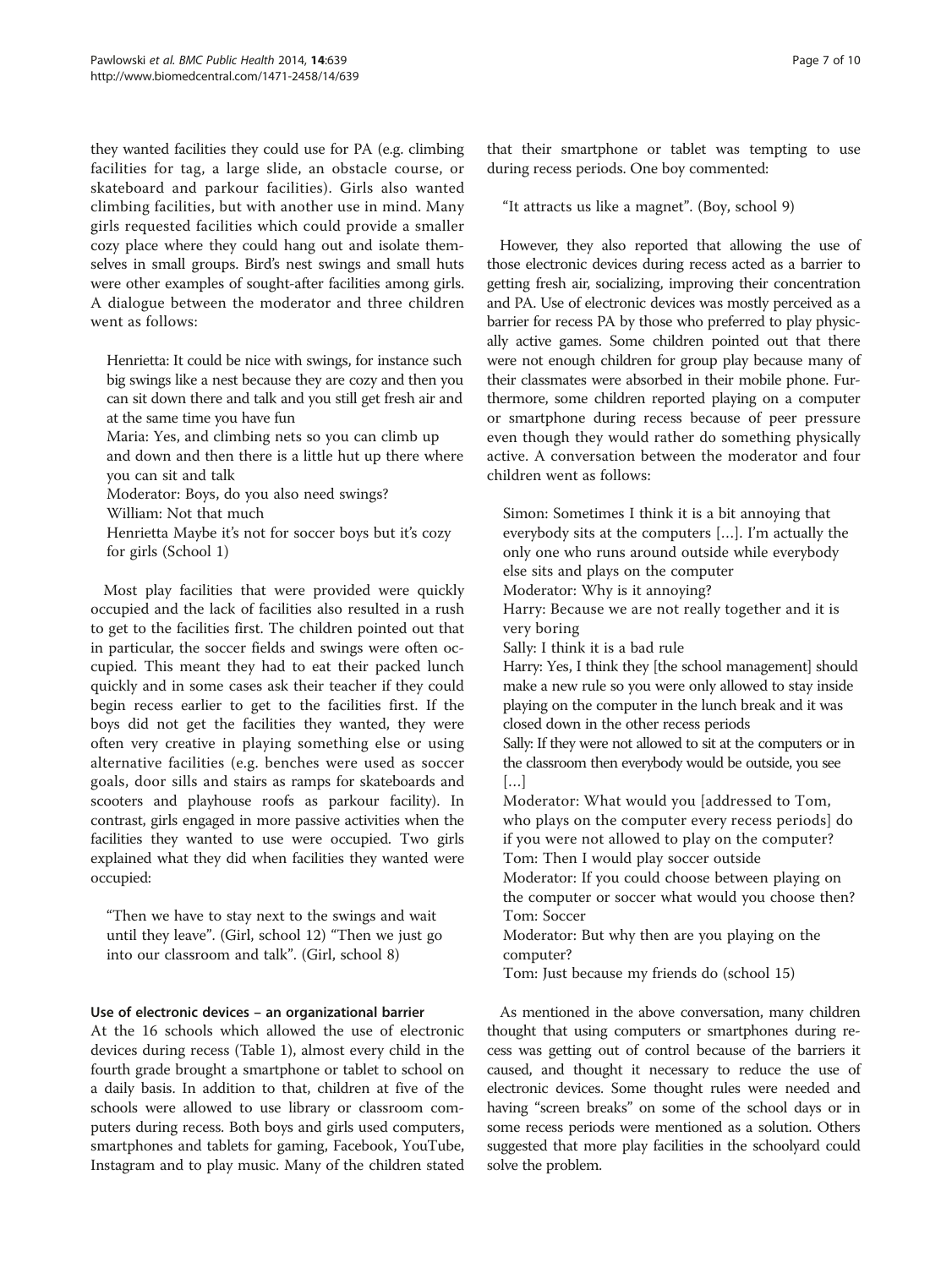# **Discussion**

The present study set out to contribute to the current literature about children's recess PA by examining and describing children's perceptions of barriers to school recess PA, including identification of why recess PA differs between boys and girls. Five key barriers to recess PA emerged: weather, conflicts, lack of space, lack of play facilities, and use of electronic devices. Boys and girls identified the same barriers as the most important, but dealt with the barriers differently.

Cold and rainy weather conditions were identified as a significant barrier to recess PA. This was in contrast to Ridgers et al. who found no significant variation in children's level of recess PA across varying daily weather conditions or seasons [[34](#page-9-0)]. This variation could be due to climatic differences between the studies (UK versus Denmark). Another explanation could be that the children in the study of Ridgers et al. had no option to play inside, whereas the majority of the current study's schools let the children stay indoors during winter and bad weather, which supported more sedentary activities and especially those activities that girls choose to do. The importance of the school's policy on recess PA was also seen in an Australian qualitative study where children had to stay indoors in both wet and hot weather conditions [[15](#page-9-0)].

In the present study, conflicts were perceived as time consuming and a barrier to recess PA, especially among competitive sports-minded boys. Another study also found that conflicts were time consuming in PE lessons, suggesting that up to one quarter of lesson time was taken up by conflicts related to organization of teams, activities and game rules [[35](#page-9-0)]. The lack of teacher present in outdoor areas seems to be related to conflicts, hence increased teacher supervision could lead to faster conflict resolution and thus provide increased PA, particularly among boys [[36,37\]](#page-9-0). However, in our study girls also described benefiting from increased teacher supervision, in particular if the monitoring teachers participated in the play then girls experienced reduced conflicts and less boy dominance.

Lack of space was perceived as an important barrier to recess PA, which was similar to other qualitative studies [[15,38\]](#page-9-0). This is also supported by findings from quantitative studies where more play space per child was positively associated with recess PA [[39](#page-9-0),[40\]](#page-9-0). Conversely however, Sallis et al. found that play area size was not significantly associated with recess PA [[37](#page-9-0)]. However, their study assessed available space in different schoolyards rather than the space available per child. In our study both boys and girls felt that lack of space was a barrier, but girls also verbalized a desire for smaller secluded areas, possibly because boys tend to dominate the main areas of the schoolyard [[41](#page-9-0)-[43](#page-9-0)]. Some studies have suggested that recess strategies to increase PA should consider reducing the dominance of soccer in schoolyards by allocating specific areas for other activities and thereby provide more space for those who do not want to play soccer [\[44,45\]](#page-9-0). However, in our study many girls also indicated they wanted to play soccer.

The most commonly mentioned barrier to recess PA, perceived by both boys and girls, was a lack of play facilities. This is in line with previous qualitative studies [[15,16,46\]](#page-9-0). A review also found a strong positive association between recess PA and overall facility provision as well as the provision of unfixed equipment [\[11](#page-8-0)]. Similarly Zask et al. reported that the ratio of balls to children was related to vigorous physical activity (VPA) [\[47\]](#page-9-0). In this study both boys and girls emphasized a lack of soccer facilities and equipment, but there were gender differences in the most desired facilities. Boys primarily preferred physically activity promoting facilities (e.g., multi courts, obstacle course, climbing frames, skateboard and parkour facilities) whereas girls tended to prefer smaller secluded places where they could hang out and isolate themselves in smaller groups (e.g., bird's nest swings, climbing frames and small huts).

In addition to those barriers which have previously been identified [[11\]](#page-8-0), this study also found that the use of electronic devices during recess were seen as a barrier to PA. While the children felt attracted to using electronic devices during recess, they also realized the use of electronic devices had consequences in relation to PA. A study, in a non-school setting, found that the young people with higher levels of computer use were the most inactive and were more likely to report computer use as a barrier to PA [[48](#page-9-0)]. Conversely, children's use of mobile phones when playing away from home has been found to be a facilitator for play because it helped alleviate parents' safety fears [[49\]](#page-9-0). We found that the use of electronic devices was not only a barrier for recess PA among the children who used electronic devices, but also for their classmates who preferred to play group games. The use of electronic devices seemed so widespread that the children themselves thought it necessary to reduce use of electronic devices, suggesting restrictions or more play facilities in the schoolyard. The reason electronic devices have not been previously identified as a barrier to recess PA is probably due to electronic devices being a relatively new phenomenon. Additional research is needed to explore the impact of this new barrier to recess PA and suggestions for future directions with regard to this finding are needed.

#### Strength and limitations

A strength of this study is the use of multiple methods and analysis strategies. This facilitated in attaining a much richer form of data and greater credibility of results. Using this method at 17 relatively different schools involving 58 girls and 53 boys strengthens the transferability of the study. The consistency of findings from the children across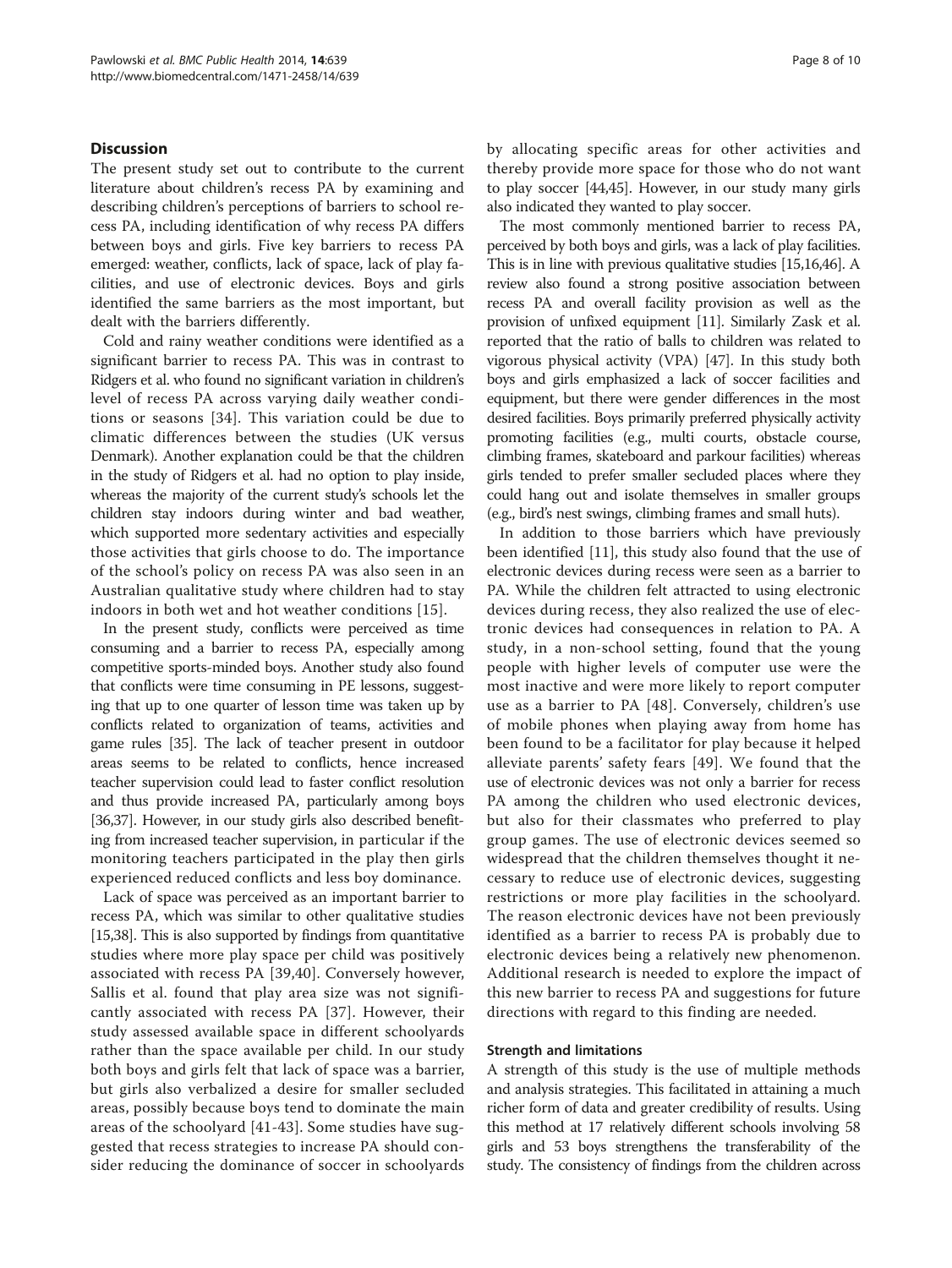<span id="page-8-0"></span>the 17 different schools underpins that barriers identified are prevalent throughout a variety of school environments and widely recognized by children.

A limitation of the study was that there was only one focus group at each of the 17 schools. More focus groups at each school would have enabled a more detailed description of the schools. However, the 17 schools are as institutions homogeneous in structure and our purpose was not to create deep descriptions of each school. We preferred to look across the different schools included in the Activating Schoolyard Study [[29\]](#page-9-0). Another limitation is that the focus groups only included fourth grade children. Perspectives of adolescents, teachers, school management and parents may differ from the children's viewpoints. However, it was a deliberate choice only to study children's perceived barriers. This decision was made in line with the new paradigm of childhood which states that children's culture is worthy of study in its own right, independent of the perspective and concerns of adults [\[50](#page-9-0)]. Moreover, our findings indicate that the children are keenly aware of the importance of the barriers to recess PA. Throughout the focus groups, the children clearly articulated how their perceived barriers created significant obstacles to establishing healthy behaviors during recess and they suggested ways to mitigate some of these barriers.

# Conclusion

Five key barriers were identified by both boys and girls: weather, conflicts, lack of space, lack of play facilities, and a newly-found barrier, use of electronic devices. While boys and girls identified the same barriers, there were both interand intra-gender differences in the children's perceptions of these barriers. These findings suggest that there is a need to use this methodology to better understand the barriers from a gender perspective and to search for new barriers in order to provide a more complete description of influences on children's PA behavior during recess.

We recommend that school recess PA is promoted through a combination of actions that address barriers within the natural, social, physical and organizational environment. This implies using a socio-ecological approach focusing on different settings, e.g. implementing school policies which supporting activity in all weather conditions, more teacher presence during recess, recess activities organized by older students or teachers, creation of outdoor boy and girl zones, organization of studentdriven play equipment stations, and regulations of electronic devices, particularly smart phones and tablets, during recess. These recommended actions are relatively low-cost, but require a high degree of commitment and motivation from both school management and teachers to be successfully implemented.

#### Abbreviations

MVPA: Moderate to vigorous physical activity; PA: Physical activity; PE: Physical education; VPA: Vigorous physical activity.

#### Competing interests

The authors declare that they have no competing interests.

#### Authors' contributions

CSP carried out the focus groups, analyzed the data and drafted the manuscript. TTT and JT participated in analyzing the data. JS participated in drafting the manuscript and analyzing the data. CSP and TTT designed the study. CSP and JT conceived the study. All authors read and approved the final manuscript.

#### Acknowledgements

The study was supported by The Danish Cancer Society. The Activating Schoolyards study is part of the Centre for Intervention Research in Health Promotion and Disease Prevention, National Institute of Public Health, University of Southern Denmark. We thank the participating schools, teachers, children and families for their enthusiastic participation in the study.

#### Author details

<sup>1</sup> Research Unit for Active Living, Department of Sports Science and Clinical Biomechanics, University of Southern Denmark, Campusvej 55, 5230 Odense, M, Denmark. <sup>2</sup> Centre for Intervention Research in Health Promotion and Disease Prevention, National Institute of Public Health, University of Southern Denmark, Øster Farimagsgade 5a, 1353 Copenhagen, K, Denmark. <sup>3</sup>National Institute of Public Health, University of Southern Denmark, Øster Farimagsgade 5a, 2. 1353 Copenhagen, K, Denmark.

#### Received: 1 April 2014 Accepted: 19 June 2014 Published: 23 June 2014

#### References

- 1. Currie C, Zanotti C, Morgan A, Currie D, de Looze M, Roberts C, Samdal O, Smith ORF, Barnekow V: Social determinants of health and well-being among young people. Health Behaviour in School-aged Children (HBSC) study: international report from the 2009/2010 survey. (Health Policy for Children and Adolescents, No. 6). Copenhagen: WHO Regional Office for Europe; 2012.
- 2. Nader PR, Bradley RH, Houts RM, McRitchie SL, O'Brien M: Moderate-to-vigorous physical activity from ages 9 to 15 years. JAMA 2008, 300:295–305.
- 3. Rothon C, Edwards P, Bhui K, Viner RM, Taylor S, Stansfeld SA: Physical activity and depressive symptoms in adolescents: a prospective study. BMC Med 2010, 8:1-9.
- 4. Tobias JH, Steer CD, Mattocks CG, Riddoch C, Ness AR: Habitual levels of physical activity influence bone mass in 11-year-old children from the United Kingdom: findings from a large population-based cohort. J Bone Miner Res 2007, 22:101–109.
- 5. Lubans DR, Morgan PJ, Cliff DP, Barnett LM, Okely AD: Fundamental movement skills in children and adolescents review of associated health benefits. Sports Med 2010, 40:1019–1035.
- 6. Andersen LB, Harro M, Sardinha LB, Froberg K, Ekelund U, Brage S, Anderssen SA: Physical activity and clustered cardiovascular risk in children: a cross-sectional study (The European Youth Heart Study). Lancet 2006, 368:299–304.
- 7. Ridgers ND, Stratton G, Fairclough SJ: Physical activity levels of children during school playtime. Sports Med 2006, 36:359–371.
- 8. Martinez-Andres M, Garcia-Lopez U, Gutierrez-Zornoza M, Rodriguez-Martin B, Pardo-Guijarro MJ, Sanchez-Lopez M, Cortes-Ramirez E, Martinez-Vizcaino V: Barriers, facilitators and preferences for the physical activity of school children. Rationale and methods of a mixed study. BMC Public Health 2012, 12:785.
- 9. Biddle SJH, Asare M: Physical activity and mental health in children and adolescents: a review of reviews. Br J Sports Med 2011, 45:886-895.
- 10. Hallal PC, Andersen LB, Bull FC, Guthold R, Haskell W, Ekelund U: Global physical activity levels: surveillance progress, pitfalls, and prospects. Lancet 2012, 380:247–257.
- 11. Ridgers ND, Salmon J, Parrish AM, Stanley RM, Okely AD: Physical activity during school recess a systematic review. Am J Prev Med 2012, 43:320–328.